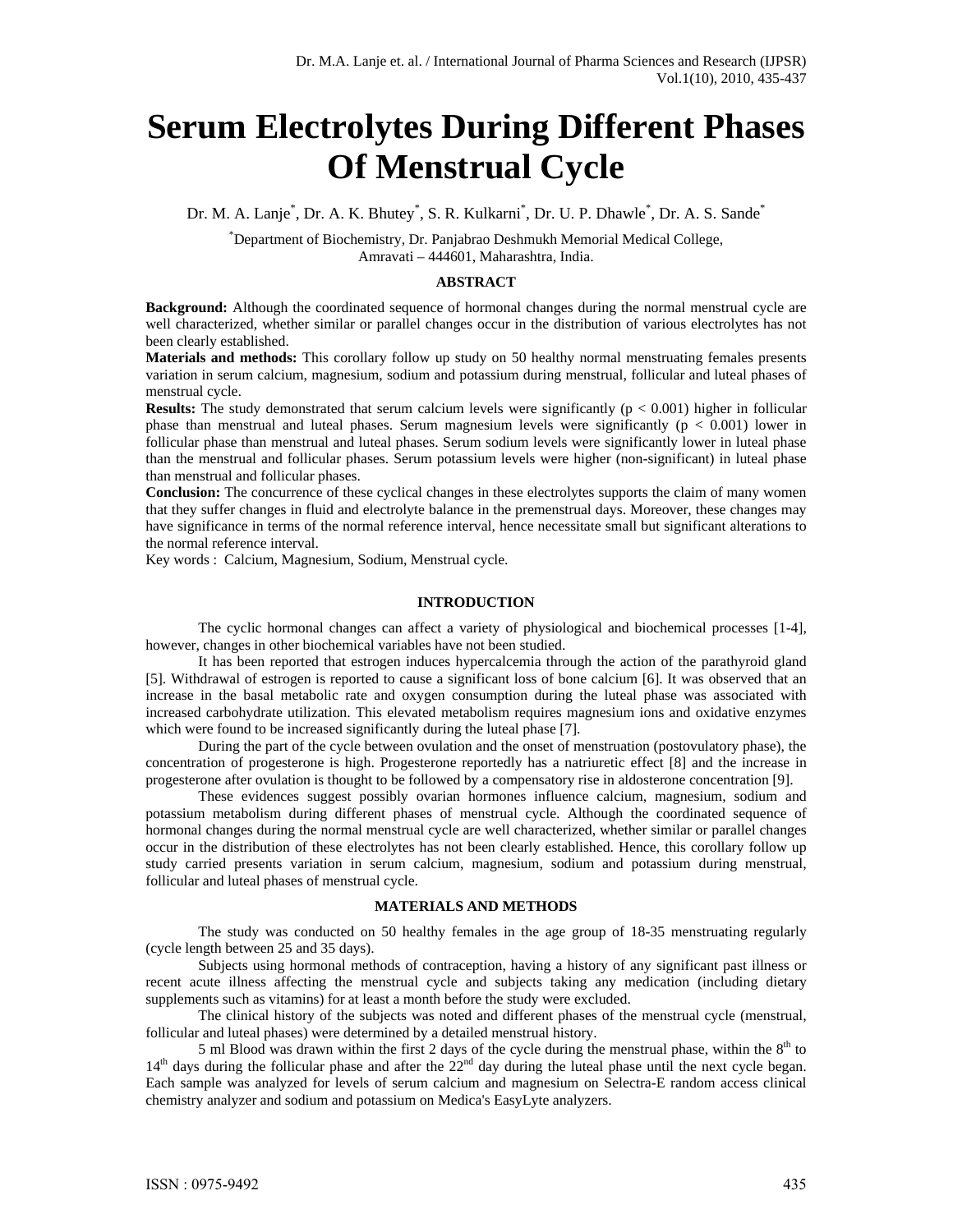Statistical analysis of the three sets of data (menstrual, follicular and luteal phases) for each analysis was carried out by ANOVA Test.

#### **RESULTS AND DISCUSSION**

Hormonal changes during the menstrual cycle are well documented but there are very few reports on the changes in serum calcium, magnesium, sodium and potassium levels in various phases of the menstrual cycle.

Table 1 shows our results that serum calcium levels were significantly higher in follicular phase than menstrual and luteal phases. Earlier research showed that the increase in serum calcium levels during the follicular and ovulatory phases could be due to the effect of estrogen on the parathyroid glands. The estrogen causes increase in parathyroid activity which leads to marked acceleration of calcium uptake [10]. Serum calcium in the present study was found to be lowest during luteal phase in spite of an increase in estrogen level. This relationship cannot be explained on the basis of estrogen levels and parathyroid activity alone. The higher levels of progesterone than estrogen during luteal phase could be responsible for low serum calcium levels. Alternatively, because estrogen is utilized to enhance the progesterone activity (priming effect) it may not be involved in calcium uptake during luteal phase [11].

The levels of serum magnesium in present study were significantly highest during the luteal phase and lowest during the follicular phase. The raised estrogen levels possibly by acting through parathyroid hormone could be responsible for depicting the body stores of magnesium by decreasing the reabsorption of magnesium ions by the renal tubules thus resulting in midcycle decline [12]. It has also been reported that magnesium ions and oxidative enzymes are needed for carbohydrate utilization which increases significantly during the luteal phase [13].

Increased serum calcium levels during the ovulatory phase may also contribute to the decreased magnesium levels by exerting an effect on the cell permeability [14]. Therefore, it is suggested that calcium/magnesium ratio may be related to the premenstrual syndrome complaints that some women have during this period [15]. Also, we were able to reduce varied premenstrual syndrome symptoms with the use of magnesium infusion or its salts along with Vitamin D during the second week of the luteal phase [16,17].

Our findings of serum sodium and potassium levels during menstrual cycle correlated well with the findings of M. Mira et al [18]. Although, it is documented that during the luteal phase of the menstrual cycle sodium-retaining hormone secretion increase [19], present study found a significant decrease in sodium in luteal phase. Possible causes for this change in sodium concentration include the increased concentrations of antidiuretic hormone in the luteal phase [20] and the antagonism effect of progesterone to the typical sodiumretentive influence of aldosterone [21]. Further, this change in serum sodium during menstrual cycle affects expression of somatic symptoms and suggests a possible role for sodium to alleviate these symptoms [22].

Although the cyclic changes were noted in these electrolytes during the menstrual cycle, they were all found to be within normal physiological limits.

In conclusion, the concurrence of these cyclical changes in these electrolytes supports the claim of many women that they suffer changes in fluid and electrolyte balance in the premenstrual days. Moreover, these changes may have significance in terms of the normal reference interval, hence necessitate small but significant alterations to the normal reference interval for calcium, magnesium and sodium in menstruating women.

## **ACKNOWLEDGEMENT**

We acknowledge the President of Shri Shivaji Education Society & Dean of Dr. Panjabrao Deshmukh Memorial Medical College, Amravati for providing the financial support to carry out this research work in the Department of Biochemistry.

#### **REFERENCES**

- [1] B. A. Cromer. Menstrual cycle and bone health in adolescents. Ann N Y Acad Sci. 2008;1135:196-203.
- [2] M.S. Seelig. Interrelationship of magnesium and estrogen in cardiovascular and bone disorders, eclampsia, migraine and premenstrual syndrome. J Am Coll Nutr. 1993;12:442–58.
- [3] A. G. Dadlani, S. Chandwani, C.A. Desai, *et al*. Serum electrolytes during various phases or menstrual cycle. Indian J Physiol Pharmacol. 1982;26(4):302-06.
- [4] S. T. Sims, N. J. Rehrer, M. L. Bell, *et al*. Endogenous and exogenous female sex hormones and renal electrolyte handling: effects of an acute sodium load on plasma volume at rest. J Appl Physiol. 2008;105(1):121-7.
- [5] A. J. Hsch , E. J. Peck, J. H. Clark. Progesterone antagonism of estrogen receptor and estrogen induced growth. Nature. 1975;254:337– 9.
- [6] C. Christiansen, B. J. Riss. Five years with continuous combined estrogen progesterone therapy: Effect on calcium metabolism, lipoproteins and bleeding pattern. Br J Obstet Gynaecol. 1990;97:1087–92.
- [7] J.A.Czaja. Ovarian influences on primate food intake. Physics Behav. 1978;21(6):923-8.
- [8] W. Oelkers, M. Schoneshofer, A. Blumel. Effects of progesterone and four synthetic progestagens on sodium balance and the reninaldosterone system in man. J Clin Endocrinol Metab. 1974;39:882–890.
- [9] E. D. Szmuilowicz, G. K. Adler, J. S. Williams, *et al.* Relationship between Aldosterone and Progesterone in the Human Menstrual Cycle. J Clin Endocrinol Metab. 2006;91(10):3981-7.